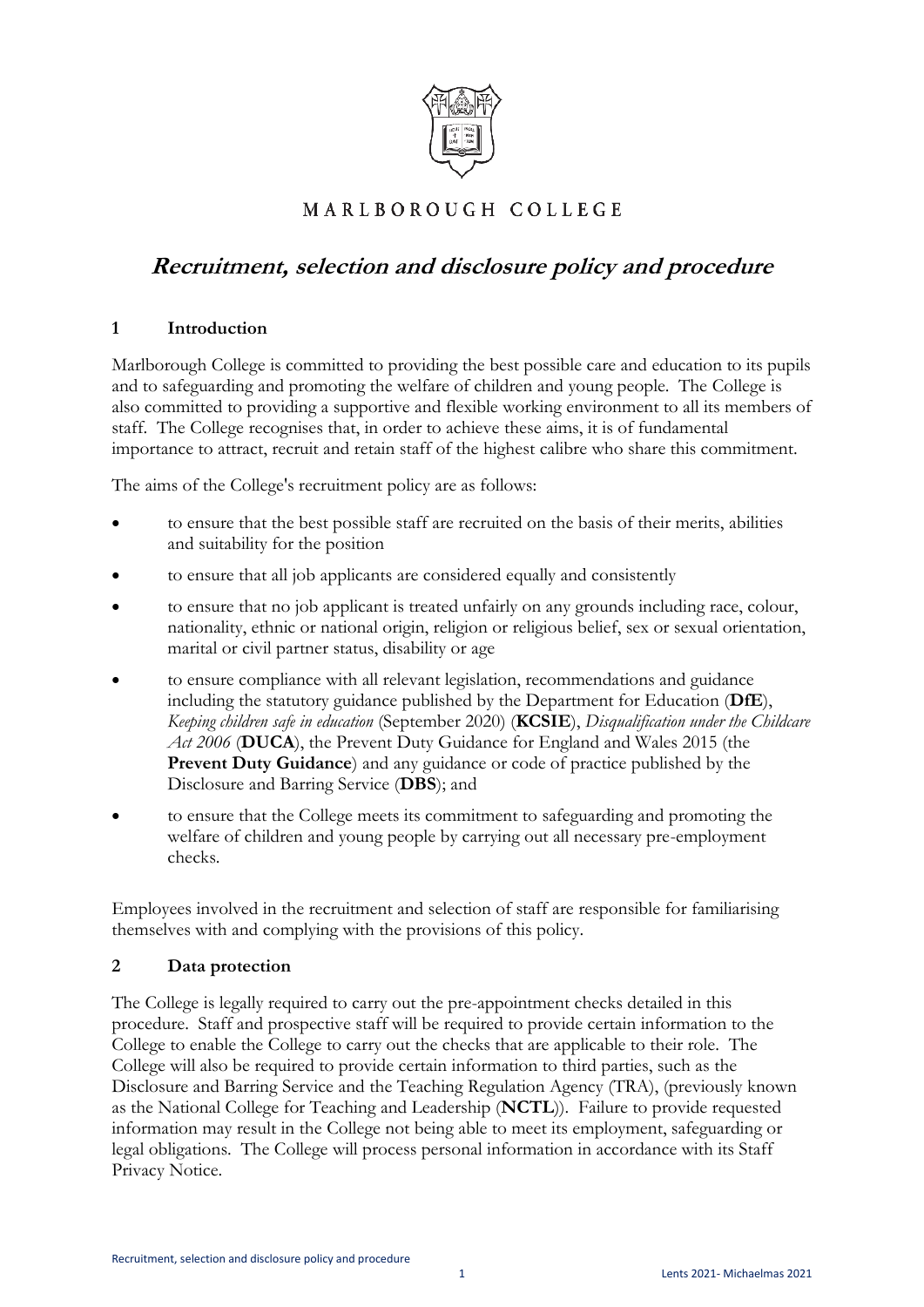# **3 Recruitment and selection procedure**

All applicants for employment will be required to complete an **application form** containing questions about their academic and employment history and their suitability for the role. Incomplete application forms will be returned to the applicant where the deadline for completion has not passed. Should there be any gaps in academic or employment history, a satisfactory explanation must be provided. A curriculum vitae will not be accepted in place of the completed application form, but may accompany it if indicated in the details for the role.

Applicants will receive a job description and person specification for the role applied for. Application forms, job descriptions, person specifications and the College's child protection policy are available to download from the College's website and can be printed and forwarded to applicants on request to the HR department.

The College will short list applicants according to the relevance of their professional skills and personal qualities to the role. Short-listed applicants will be invited to attend a formal interview at which his/her skills and experience will be discussed in more detail. Interviewees may be required to bring with them evidence of identification and qualifications as detailed at 4.1 and Appendix one. Depending on the role they may be required to demonstrate specific skills by undertaking skills tests. All shortlisted applicants will be tested at interview about their suitability to work with children.

If it is decided to make an offer of employment following the formal interview, any such offer will be conditional on the following:

- the agreement of a mutually acceptable start date and the signing of a contract incorporating the College's standard terms and conditions of employment
- verification of the applicant's identity (where that has not previously been verified)
- verification of qualifications, whether professional or otherwise, which the College takes into account in making the appointment decision, or which are referred to in the application form, whether a requirement for the role or not
- verification of the applicant's employment history
- the receipt of two references (one of which must be from the applicant's most recent employer) which the College considers to be satisfactory
- for positions which involve "teaching work", information about whether the applicant has ever been referred to, or is the subject of a sanction, restriction or prohibition issued by the Teaching Regulation Agency which renders them unable or unsuitable to work at the College
- for applicants who have carried out teaching work outside the UK, information about whether the applicant has ever been referred to, or is the subject of a sanction issued by a regulator of the teaching profession in any other country which renders them unable or unsuitable to work at the College
- where the position amounts to "regulated activity (see section 4.3.2 below) the receipt of an enhanced disclosure from the DBS which the College considers to be satisfactory
- where the position amounts to "regulated activity" (see section 4.3.2 below) confirmation that the applicant is not named on the Children's Barred List\*
- information about whether the applicant has ever been subject to a direction under section 142 of the Education Act 2002 which renders them unable or unsuitable to work at the College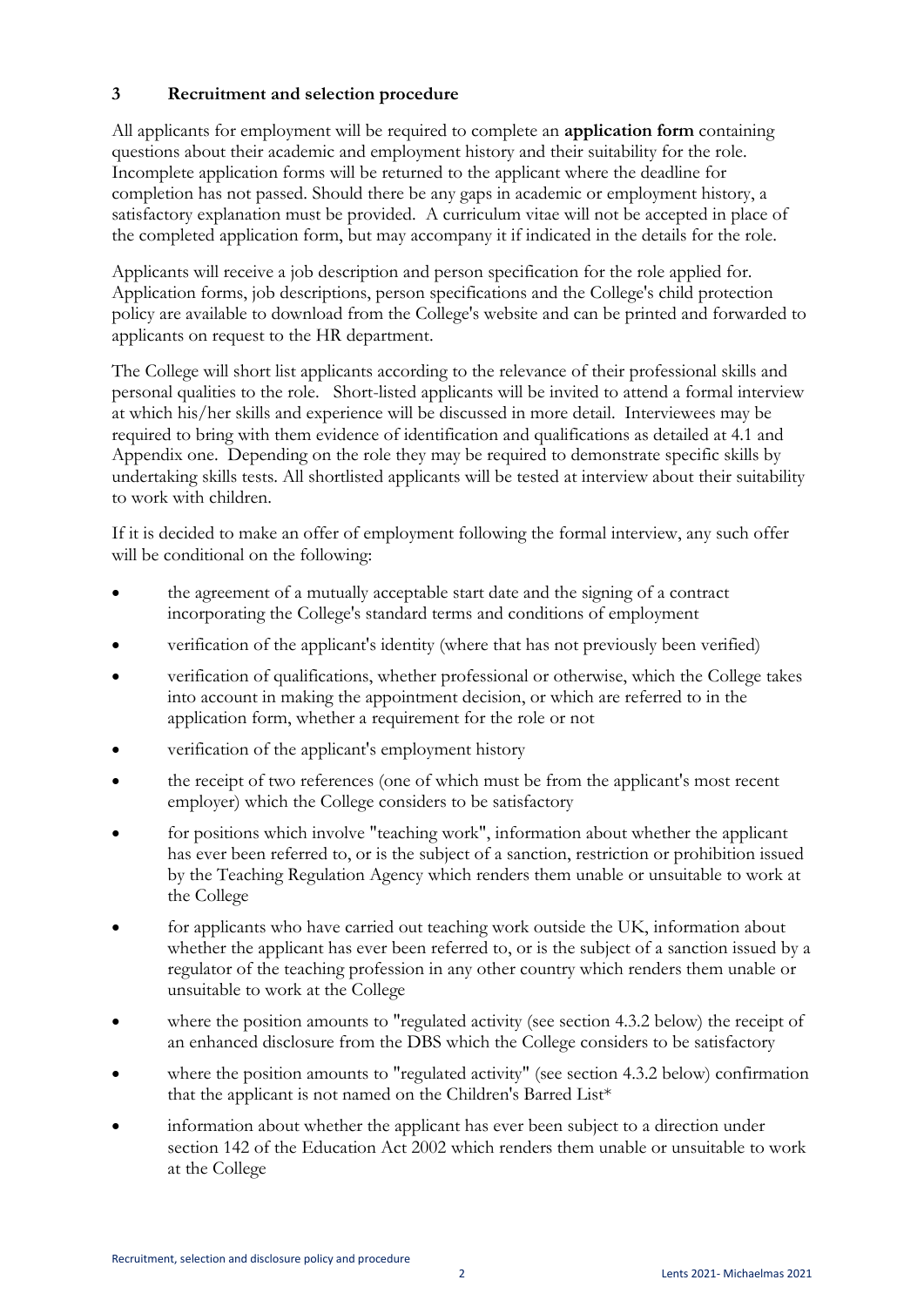- for management positions, information about whether the applicant has ever been referred to the Department for Education, or is the subject of a direction under section 128 of the Education and Skills Act 2008 which renders them unable or unsuitable to work at the College
- confirmation that the applicant is not disqualified from acting as a trustee / governor or senior manager of a charity under the Charities Act 2011 (if applicable, see section 2.6 below)
- confirmation that the applicant is not disqualified from working in connection with early or later years provision (if applicable, see section 2.7 below)
- verification of the applicant's medical fitness for the role (see section 2.8 below)
- verification of the applicant's right to work in the UK; and
- any further checks which the College decides are necessary as a result of the applicant having lived or worked outside of the UK which may include an overseas criminal records check, certificate of good conduct or professional references.

**\*The College is not permitted to check the Children's Barred List unless an individual will be engaging in "regulated activity". The College is required to carry out an enhanced DBS check for all staff, supply staff and governors who will be engaging in regulated activity. However, the College can also carry out an enhanced DBS check on a person who would be carrying out regulated activity but for the fact that they do not carry out their duties frequently enough i.e. roles which would amount to regulated activity if carried out more frequently.** 

**Whether a position amounts to "regulated activity" must therefore be considered by the College in order to decide which checks are appropriate. It is however likely that in nearly all cases the College will be able to carry out an enhanced DBS check and a Children's Barred List check.** 

# **4 Pre-employment checks**

In accordance with the recommendations set out in KCSIE, DUCA and the requirements of the Education (Independent College Standards) Regulations 2014 and the *Boarding Colleges: national minimum standards* the College carries out a number of pre-employment checks in respect of all prospective employees.

In addition to the checks set out below, the College reserves the right to obtain such formal or informal background information about an applicant as is reasonable in the circumstances to determine whether they are suitable to work at the College. This may include internet and social media searches.

In fulfilling its obligations the College does not discriminate on the grounds of race, colour, nationality, ethnic or national origin, religion or religious belief, sex or sexual orientation, marital or civil partner status, disability or age.

# 4.1 **Verification of identity, address and qualifications**

All applicants who are invited to an interview will be required to bring with them evidence of identity, right to work in the UK, address and qualifications as set out below and in the list of valid identity documents at Appendix 1 (these requirements comply with DBS identity checking guidelines):

one document from Group 1; and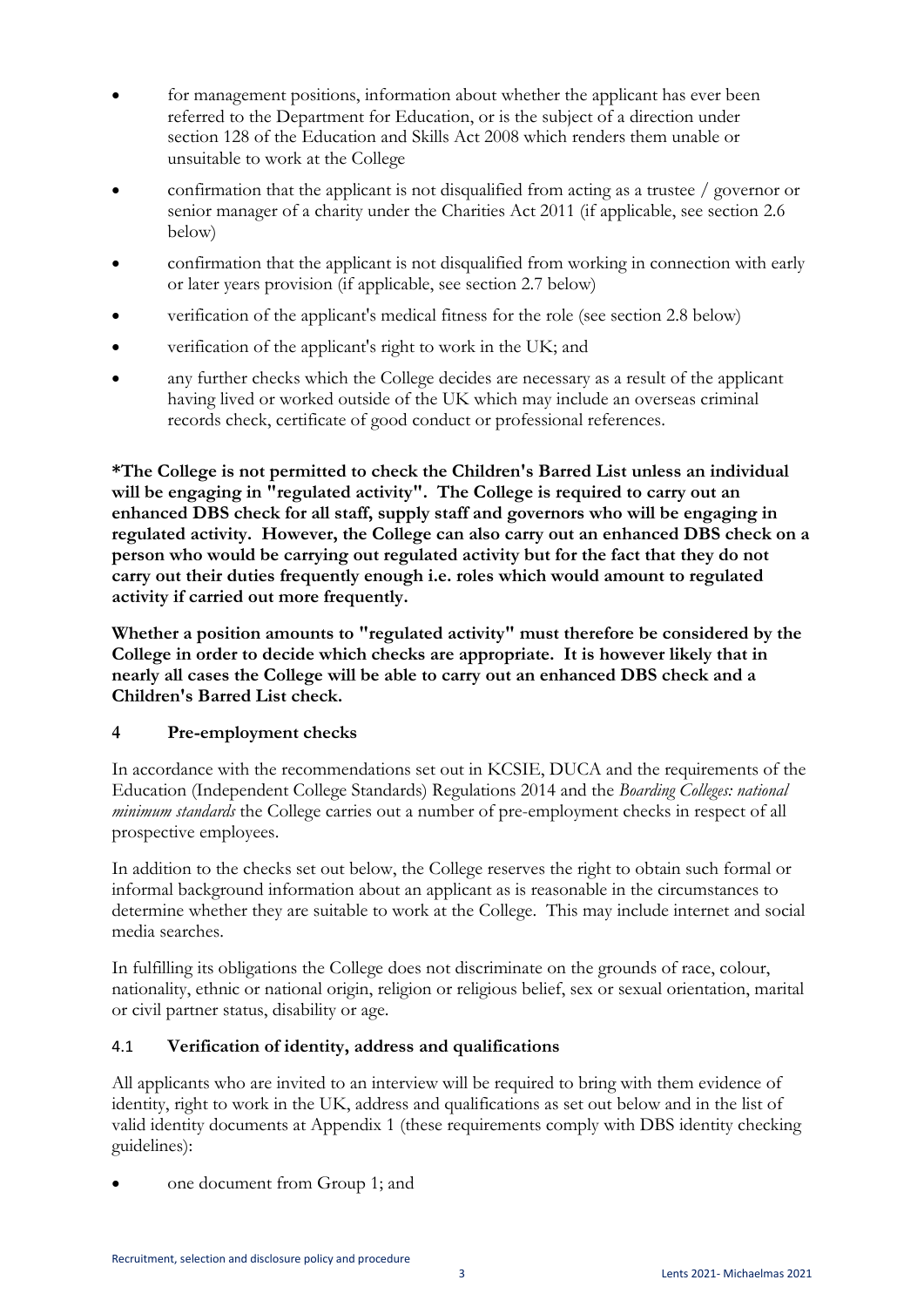- two further documents from either of Group 1, Group 2a or Group 2b, one of which must verify the applicant's current address; and
- original documents confirming any educational and professional qualifications referred to in their application form.

Where an applicant claims to have changed their name by deed poll or any other means (e.g. marriage, adoption, statutory declaration) they will be required to provide documentary evidence of the change.

The College asks for the date of birth of all applicants to assist with the vetting of the applicants. Proof of date of birth is necessary so that the College may verify the identity of, and check for any unexplained discrepancies in the employment and education history of all applicants. The College does not discriminate on the grounds of age.

# 4.2 **References**

References will be taken up on short listed applicants for teaching posts prior to interview. Please note that no questions will be asked about health or medical fitness prior to any offer of employment being made.

All offers of employment will be subject to the receipt of a minimum of two references which are considered satisfactory by the College. One of the references must be from the applicant's current or most recent employer. If the current/most recent employment does/did not involve work with children, then the second reference should be from the employer with whom the applicant most recently worked with children. Neither referee should be a relative or someone known to the applicant solely as a friend.

All referees will be asked whether they believe the applicant is suitable for the job for which they have applied and whether they have any reason to believe that the applicant is unsuitable to work with children. Referees will also be asked to confirm that the applicant has not been radicalised so that they do not support terrorism or any form of "extremism" (see the definition of "extremism" at section 7 below). All referees will be sent a copy of the job description and person specification for the role for which the applicant has applied. If the referee is a current or previous employer, they will also be asked to confirm the following:

- the applicant's dates of employment, salary, job title / duties, reason for leaving, performance, sickness\* and disciplinary record
- whether the applicant has ever been the subject of disciplinary procedures involving issues related to the safety and welfare of children (including any in which the disciplinary sanction has expired), except where the issues were deemed to have resulted from allegations which were found to be false, unsubstantiated or malicious
- whether any allegations or concerns have been raised about the applicant that relate to the safety and welfare of children or young people or behaviour towards children or young people, except where the allegation or concerns were found to be false, unsubstantiated or malicious
- whether the applicant could be considered to be involved in "extremism" (see the definition of "extremism" at section 7 below).

(\*questions about health or sickness records will only be included in reference requests sent out after the offer of employment has been made.)

The College will only accept references obtained directly from the referee and it will not rely on references or testimonials provided by the applicant or on open references or testimonials.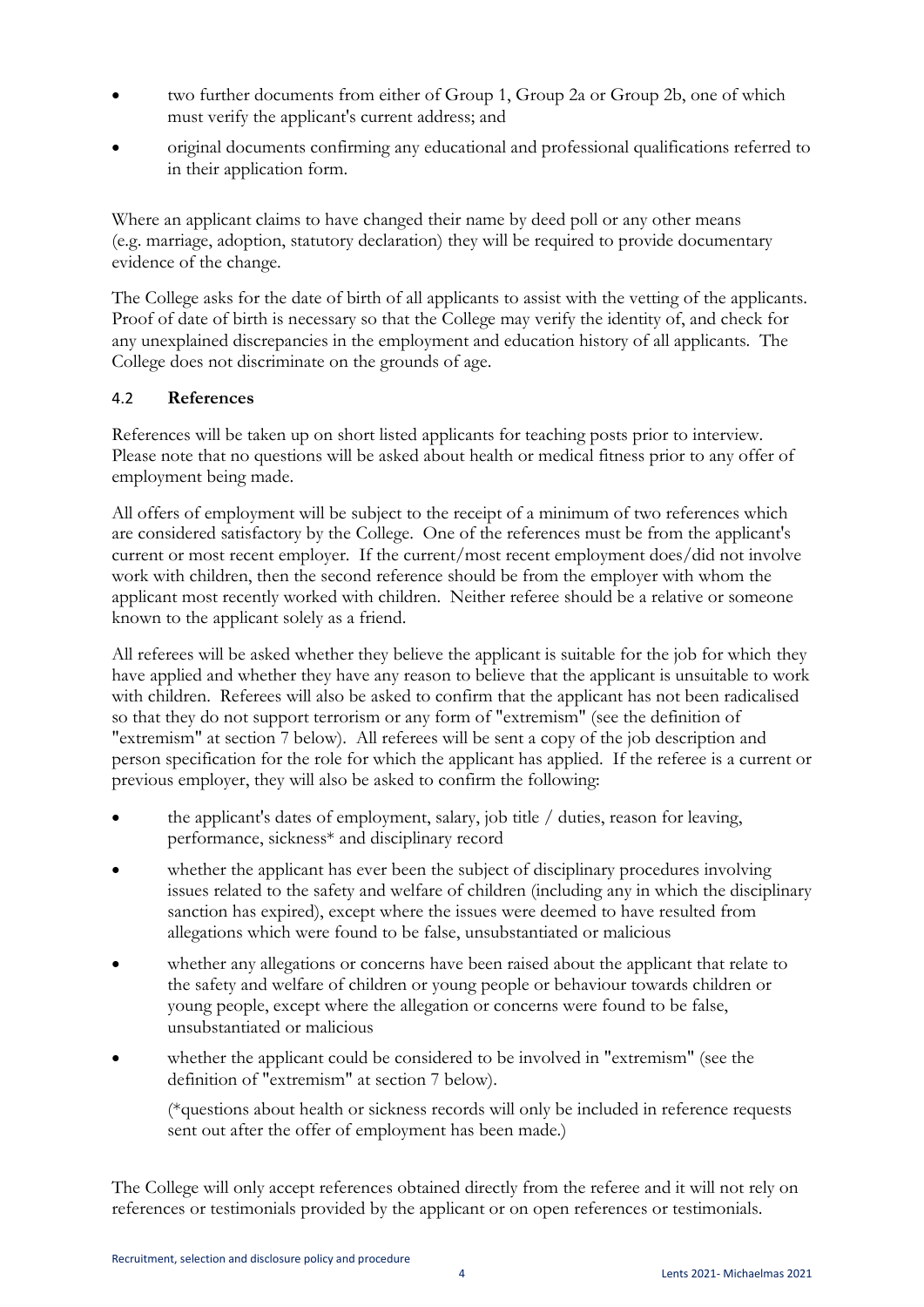The College will compare all references with any information given on the application form. Any discrepancies or inconsistencies in the information will be taken up with the applicant and the relevant referee before any appointment is confirmed.

Where a reference is not received prior to interview it will be reviewed upon receipt. Any discrepancies identified between the reference and the application form and/or the interview assessment form will be considered by the College. The applicant may be asked to provide further information or clarification before an appointment can be confirmed.

If factual references are received i.e. those which contain limited information such as job title and dates of employment, this will not necessarily disadvantage an applicant although additional references may be sought before an appointment can be confirmed.

The College may at its discretion make telephone contact with any referee to verify the details of the written reference provided.

All internal candidates who apply for a new role at the College will have their application assessed in accordance with this procedure. References will be taken up on all internal candidates as part of the application process but can be provided by colleagues as the College will be the most recent employer.

### 4.3 **Criminal records checks**

Prior to 29 May 2013 an enhanced disclosure contained details of all convictions on record (including those which are defined as "spent" under the Rehabilitation of Offenders Act 1974) together with details of any cautions, reprimands or warnings held on the Police National Computer. It could also contain non-conviction information from local police records which a chief police officer considered relevant to the role applied for at the College.

#### 4.3.1 **DBS filtering rules**

With effect from 29 May 2013 the DBS commenced the filtering and removal of certain specified information relating to old and minor criminal offences from all criminal records disclosures. The filtering rules developed by the DBS and the Home Office designate certain spent convictions and cautions as "protected". "Protected" convictions and cautions are not included in a DBS certificate and job applicants are not required to disclose them during the recruitment process. It is unlawful for an employer to take into account a conviction or caution that should not have been disclosed. If a protected conviction or caution is inadvertently disclosed to the College during the recruitment process it must be disregarded when making a recruitment decision.

A conviction will always be disclosable if it was imposed for a "specified offence" committed at any age. A caution issued for a "specified offence" committed over the age of 18 will always be disclosable. However, a caution issued for a "specified offence" committed under the age of 18 is never disclosable. "Specified offences" are usually of a serious violent or sexual nature, or are relevant for safeguarding children and vulnerable adults. The list of "specified offences" can be found at:

https://www.gov.uk/government/publications/dbs-list-of-offences-that-will-never-befiltered-from-a-criminal-record-check

The filtering rules have recently been updated and work as follows:

#### **For those aged 18 or over at the time of an offence**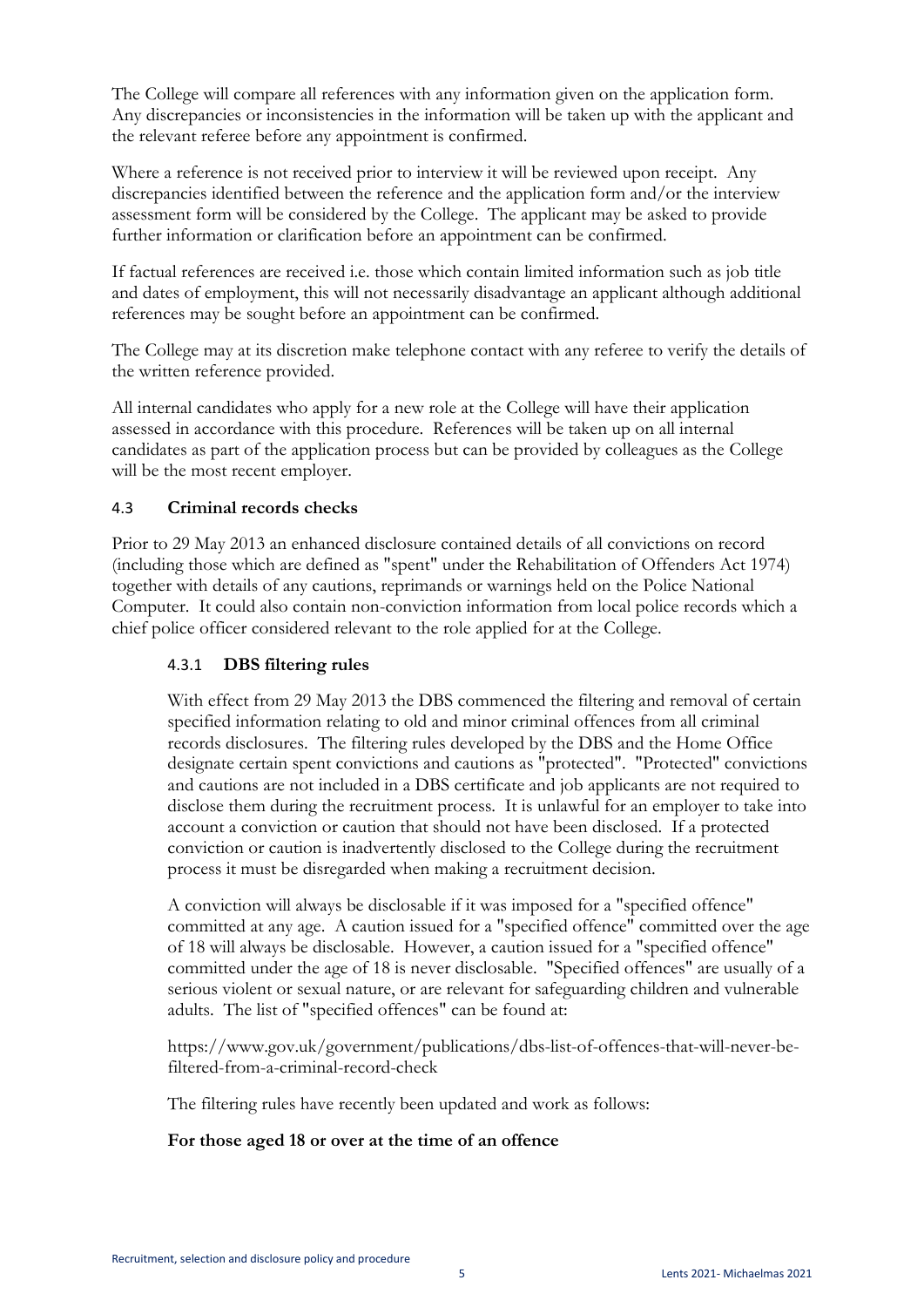A spent criminal conviction for an offence committed in the United Kingdom when a person was over the age of 18 will not be disclosed in a DBS certificate (and does not have to be disclosed by the job applicant) if:

- (a) eleven years have elapsed since the date of the conviction;
- (b) it did not result in a custodial sentence; and
- (c) it was not imposed for a "specified offence".

A spent caution for an offence committed when a person was over the age of 18 will not be disclosed in a DBS certificate (and does not have to be disclosed by a job applicant) if:

- (d) six years have elapsed since the date it was issued; and
- (e) it was not issued for a "specified offence".

#### **For those aged under 18 at the time of an offence**

A spent conviction for an offence committed when a person was under the age of 18 will not be disclosed in a DBS certificate (and does not have to be disclosed by a job applicant) if:

- (a) five and a half years have elapsed since the date of the conviction;
- (b) it did not result in a custodial sentence; and
- (c) it was not imposed for a "specified offence".

A caution issued for an offence committed when a person was under the age of 18 will never be disclosed in a DBS certificate (and does not have to be disclosed by a job applicant).

#### 4.3.2 **Regulated activity**

The College applies for an enhanced disclosure from the DBS and a check of the Children's Barred List (now known as an Enhanced Check for Regulated Activity) in respect of all positions at the College which amount to "regulated activity" as defined in the Safeguarding Vulnerable Groups Act 2006 (as amended). The purpose of carrying out an Enhanced Check for Regulated Activity is to identify whether an applicant is barred from working with children by inclusion on the Children's Barred List and to obtain other relevant suitability information. Any position undertaken at, or on behalf of the College will amount to "regulated activity" if it is carried out:

- (a) frequently, meaning once a week or more; or
- (b) overnight, meaning between 2.00 am and 6.00 am; or
- (c) satisfies the "period condition", meaning four times or more in a 30 day period; and
- (d) provides the opportunity for contact with children.

Roles which are carried out on an unpaid / voluntary basis will only amount to regulated activity if, in addition to the above, they are carried out on an unsupervised basis.

It is for the College to decide whether a role amounts to "regulated activity" taking into account all the relevant circumstances. However, nearly all posts at the College amount to regulated activity. Limited exceptions could include an administrative post undertaken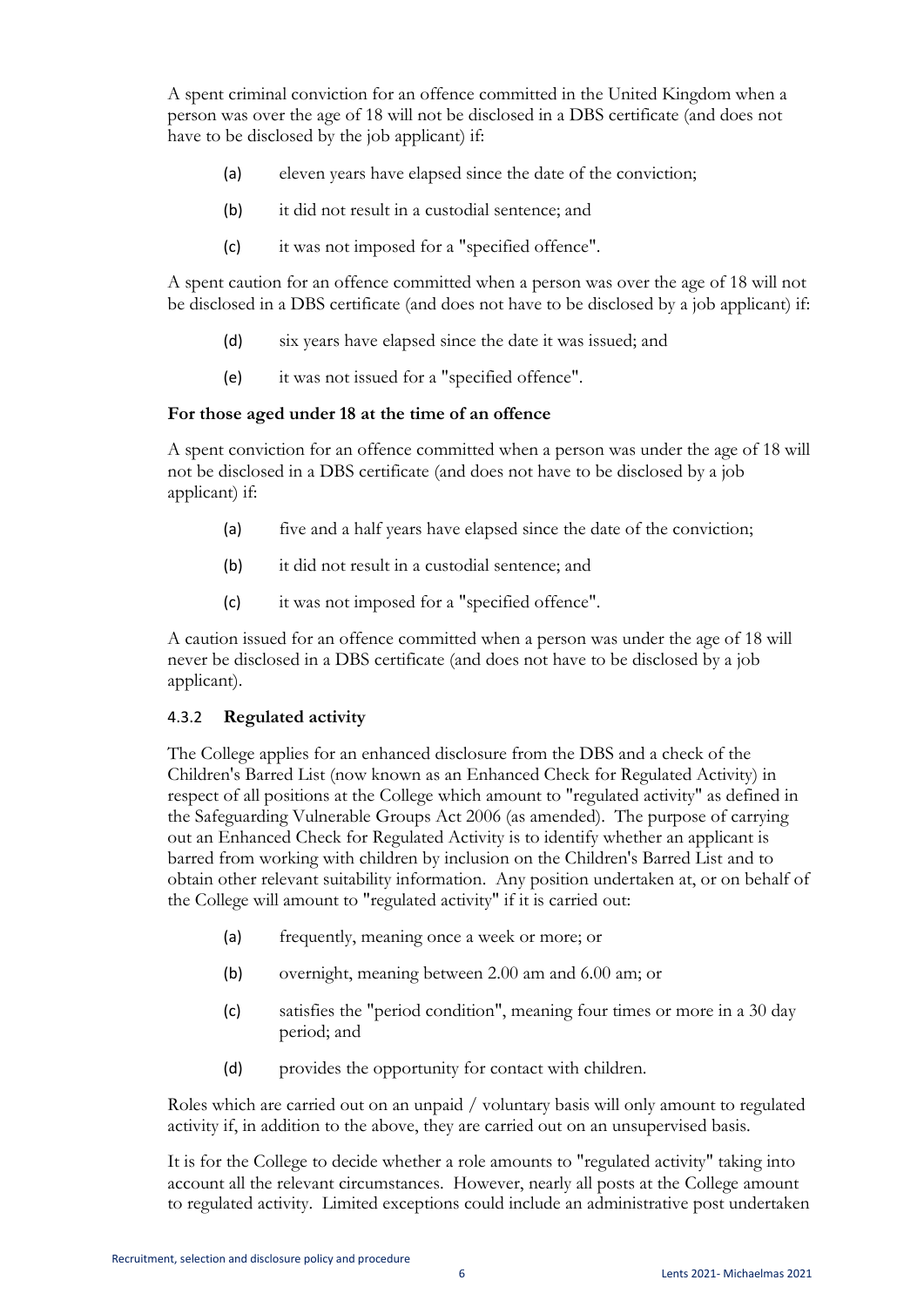on a temporary basis in the College office outside of term time or voluntary posts which are supervised.

### 4.3.3 **The DBS disclosure certificate**

The DBS issues the DBS disclosure certificate to the subject of the check only, rather than to the College. It is a condition of employment with the College that the **original** disclosure certificate is provided to the College in person within two weeks of it being received by the applicant. Original certificates should not be sent by post. A convenient time and date for bringing the certificate into the College should be arranged with the HR Department as soon as it has been received. Applicants who are unable to attend at the College to provide the certificate are required to send in a certified copy by post or email within two weeks of the original disclosure certificate being received. Certified copies must be sent to the HR Department. Where a certified copy is sent, the original disclosure certificate must still be provided prior to the first day of work or on the first working day.

Employment will remain conditional upon the original certificate being provided and it being considered satisfactory by the College.

### 4.3.4 **Starting work pending receipt of the DBS disclosure**

If there is a delay in receiving a DBS disclosure the Head of Boarding/Bursar has discretion to allow an individual to begin work pending receipt of the disclosure certificate. This will only be allowed if all other checks, including a clear check of the Children's Barred List (where the position amounts to regulated activity), have been completed and once appropriate supervision has been put in place. A risk assessment must be completed to ensure that all precautions are taken during this period, and the member of staff must be accompanied by a DBS checked member of staff.

#### 4.3.5 **Applicants with periods of overseas residence**

DBS checks will still be requested for applicants with recent periods of overseas residence and those with little or no previous UK residence. The College will take into account the "DBS unusual addresses guide" in such circumstances.

For applicants who are living overseas, or who have lived overseas previously, obtaining a DBS certificate may be insufficient to establish their suitability to work at the College. In such cases the applicant will be required to provide additional information about their suitability from the country (or countries) in which they have lived. The College's policy is to request such information from each overseas country in which the applicant has lived overseas for a period of six months or more in the previous 10 years.

When requesting such information the College has regard to relevant government guidance and will therefore always require the applicant to apply for a formal check from the country in question i.e. a criminal records check (or equivalent) or a certificate of good conduct.

The College recognises that formal checks are not available from some countries, that they can be significantly delayed or that a response may not be provided. In such circumstances the College will seek to obtain further information from the country in question, such as a reference from any employment undertaken in that country.

In addition, where an applicant has carried out teaching work outside of the UK, the College will ask the applicant to provide proof of their past conduct as a teacher by obtaining a letter of professional standing from the professional regulating authority of the teaching profession in each country in which they have worked as a teacher. The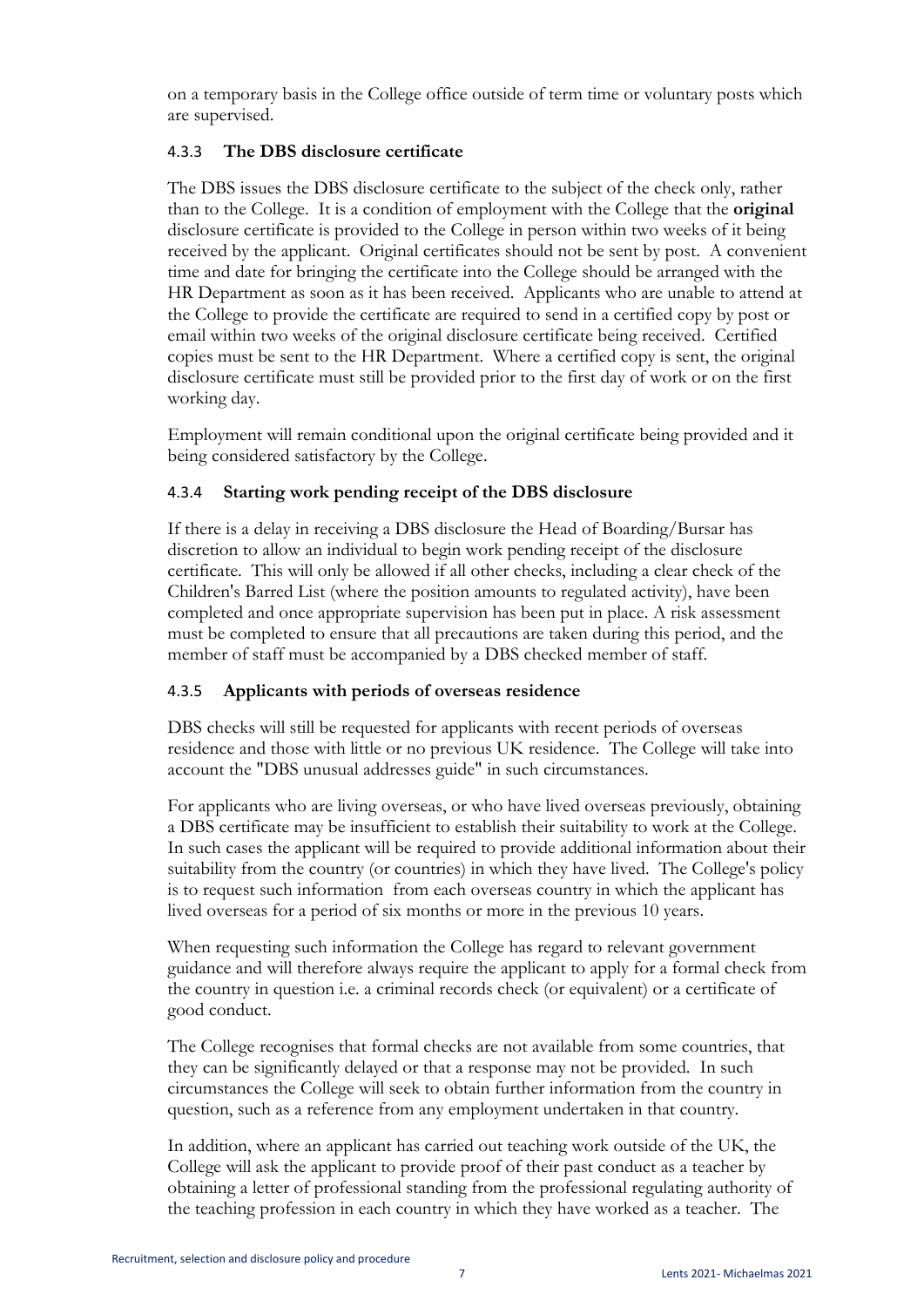College will also ask the applicant (and their referees) to disclose whether they have ever been referred to, or are the subject of a sanction issued by, the regulator of the teaching profession in the countries in which they have carried out teaching work.

The College may allow an applicant to commence work pending receipt of a formal check from a particular country if it has received a reference and/or letter of professional standing from that country and considers the applicant suitable to start work. Decisions on suitability will be based on all of the information that has been obtained during the recruitment process. Unless expressly waived by the College, continued employment will remain conditional upon the College being provided with the outcome of the formal check and it being considered satisfactory.

If no information is available from a particular country the College may allow an applicant to commence work if they are considered suitable based on all of the information that has been obtained during the recruitment process.

The College will take proportionate risk based decisions on a person's suitability in these circumstances. All suitability assessments must be documented and retained on file.

If the formal check is delayed and the College is not satisfied about the applicant's suitability in the absence of that information, the applicant's proposed start date may be delayed until the formal check is received.

### 4.4 **Prohibition from teaching check**

The College is required to check whether staff who carry out "teaching work" are prohibited from doing so. The College uses the Teaching Regulation Agency Teacher Services system to check whether successful applicants are the subject of a prohibition, or interim prohibition order issued by a professional conduct panel on behalf of the Teaching Regulation Agency.

In addition the College asks all applicants for roles which involve "teaching work" (and their referees) to declare in the application form whether they have ever been referred to, or are the subject of a sanction, restriction or prohibition issued by, the Teaching Regulation Agency or other equivalent body in the UK.

It is the College's position that this information must be provided in order to fully assess the suitability of an applicant for a role which involves "teaching work". Where an applicant is not currently prohibited from teaching but has been the subject of a referral to, or hearing before, the Teaching Regulation Agency (or other equivalent body) whether or not that resulted in the imposition of a sanction, or where a sanction has lapsed or been lifted, the College will consider whether the facts of the case render the applicant unsuitable to work at the College.

The College carries out this check, and requires associated information, for roles which involve "teaching work". In doing so the College applies the definition of "teaching work" set out in the Teachers' Disciplinary (England) Regulations 2012 which states that the following activities amount to "teaching work":

- planning and preparing lessons and courses for pupils
- delivering lessons to pupils
- assessing the development, progress and attainment of pupils; and
- reporting on the development, progress and attainment of pupils.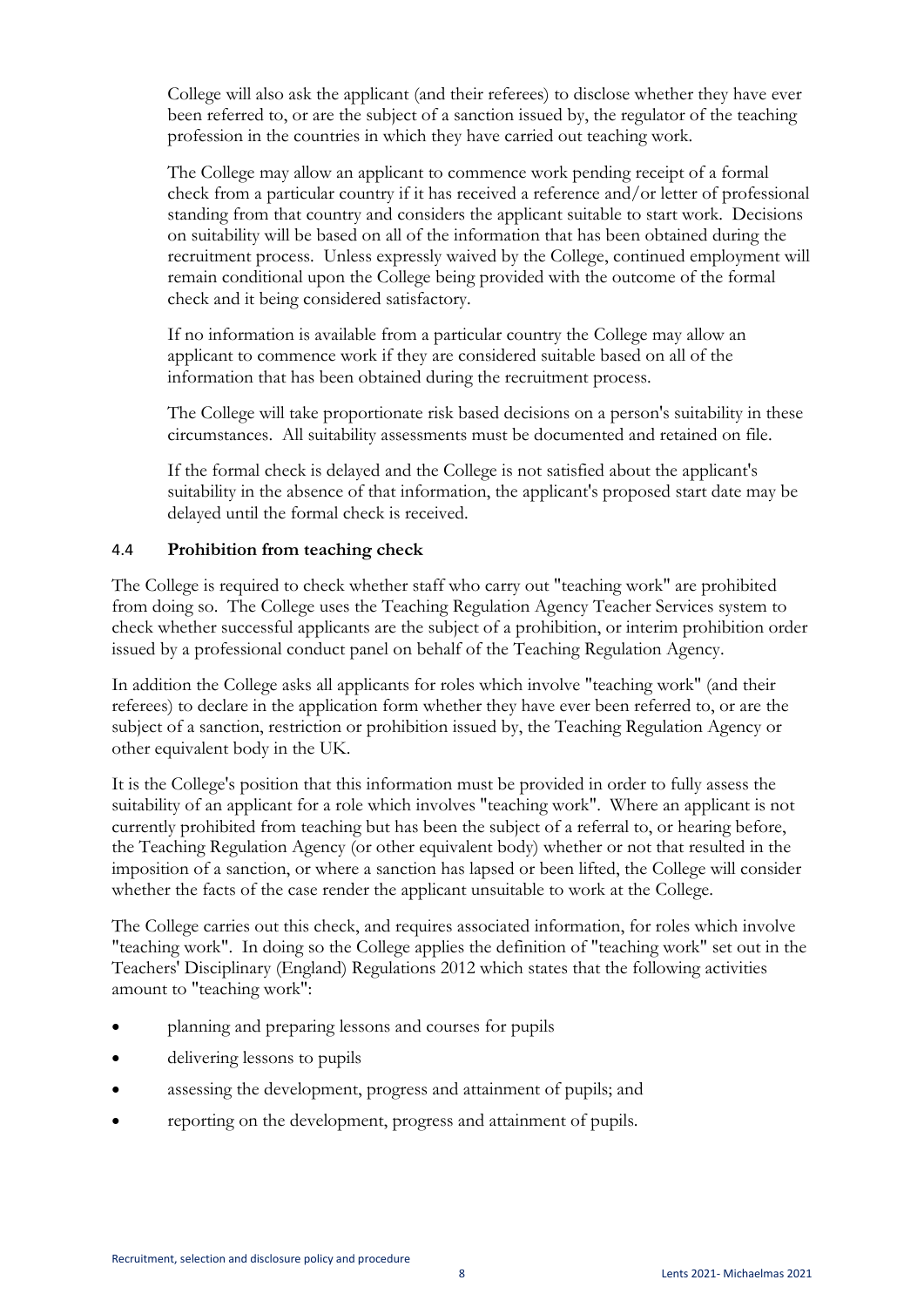The above activities do not amount to "teaching work" if they are supervised by a qualified teacher or other person nominated by the Head. If in any doubt or if the applicant has taught previously, or may teach in future, the check will be undertaken, including for sports coaches.

# 4.5 **Prohibition from management check**

The College is required to check whether any applicant for a management position is subject to a direction under section 128 of the Education and Skills Act 2008 which prohibits, disqualifies or restricts them from being involved in the management of an independent College (a **section 128 direction**).

This check applies to appointments to the following positions made on or after 12 August 2015:

- Head
- **•** teaching posts on the senior leadership team
- teaching posts which carry a departmental head role; and
- support staff posts on the senior leadership team.

It also applies to appointments to the governing body.

The relevant information is contained in the enhanced DBS disclosure certificate (which the College obtains for all posts at the College that amount to regulated activity). It can also be obtained through the Teaching Regulation Agency Teacher Services system. The College will use either, or both, methods to obtain this information.

In addition the College asks all applicants for management roles to declare in the application form whether they have ever been the subject of a referral to the Department for Education, or are subject to a section 128 direction or any other sanction which prohibits, disqualifies or restricts them from being involved in the management of an independent College.

It is the College's position that in order to fully assess the suitability of an applicant for a management role it must be provided with the above information. Where an applicant is not currently prohibited from management but has been the subject of a referral to, or hearing before, the Department for Education or other appropriate body whether that resulted in the imposition of a section 128 direction or other sanction, or where a section 128 direction or other sanction has lapsed or been lifted, the College will consider whether the facts of the case render the applicant unsuitable to work at the College.

# 4.6 **Disqualification from acting as a charity trustee or senior manager**

# 4.6.1 **Background**

Under the Charities Act 2011 it is a criminal offence for a person to act as a trustee or senior manager of a charity when disqualified from doing so. The Charities Act 2011 sets out the grounds on which a person can be disqualified from acting as a trustee or senior manager. These include various spent and unspent criminal offences and other sanctions.

# 4.6.2 **Who is covered**

A person is considered to be a charity trustee if they are one of the people who have general control and management of the administration of the charity. In an independent College the trustees will typically be the governors of the College.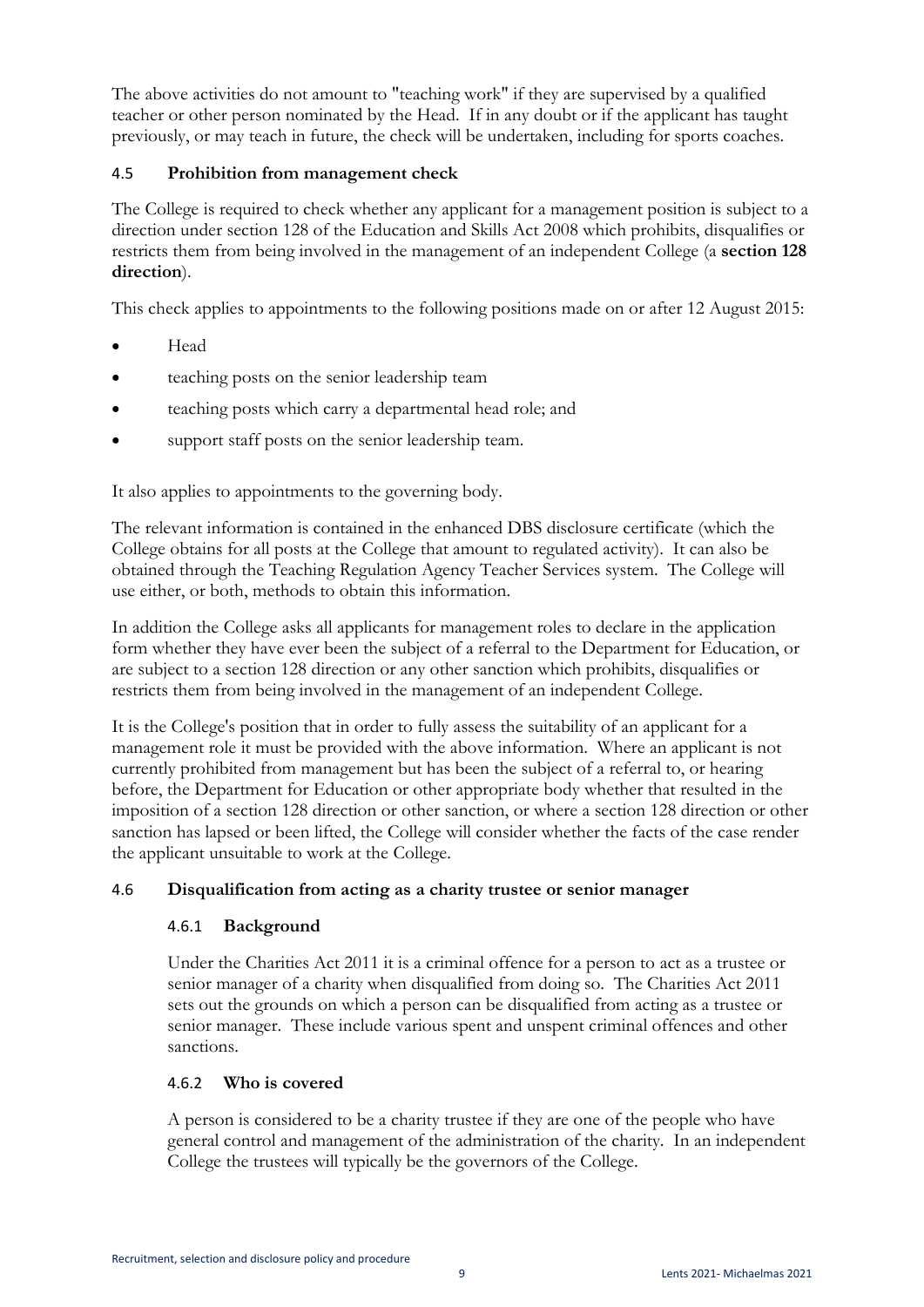Senior managers include those employees who report directly to the charity trustees or have responsibility for the overall management and control of the charity's finances. At the College the disqualification rules will be applicable to all governors, the Head / Principal, Bursar and potentially other senior staff who report directly to the governors.

### 4.6.3 **Self-declaration**

All those who are covered by the disqualification rules are required to complete a selfdeclaration form to confirm whether, to the best of their knowledge, they are subject to any of the disqualification criteria.

A failure to disclose relevant information, or the provision of false information, which subsequently comes to the College's attention may result in the termination of an appointment as a governor or senior manager or the withdrawal of an offer of employment and may also amount to a criminal offence.

All those who are required to complete a self-declaration form are also under an ongoing duty to inform the College if there is a change in their circumstances that results or may result in them becoming disqualified from acting as a governor or senior manager.

### 4.6.4 **Checks by the College**

To ensure that it has accurate and up to date information the College will also check the following registers in respect of each governor and senior manager who is already in post or is appointed in future:

- (a) the Insolvency Register;
- (b) the register of disqualified directors maintained by Companies House; and
- (c) and the register of persons who have been removed as a charity trustee.

#### 4.6.5 **Waiver**

A person who discloses that one or more of the disqualification criteria is applicable to them may apply to the Charity Commission for a waiver of the disqualification.

The College may at its absolute discretion withdraw an offer of employment for a senior manager or cease or terminate an appointment to the governing body if a waiver application becomes necessary or is rejected by the Charity Commission. The College is under no obligation to await the outcome of a Charity Commission waiver application before taking such action.

#### 4.7 **Medical fitness**

The College is legally required to verify the medical fitness of anyone to be appointed to a post at the College, after an offer of employment has been made but before the appointment can be confirmed.

It is the College's practice that all applicants to whom an offer of employment is made must complete either a Medical Health Questionnaire, or will be required to ask their GP to sign a Fitness to work Declaration. The College will arrange for the information contained in the Health Questionnaire to be reviewed by the College's medical advisor. This information will be reviewed against the Job Description and the Person Specification for the particular role, together with details of any other physical or mental requirements of the role i.e. proposed timetable, extra- curricular activities, layout of the College etc. If the College's medical advisor has any doubts about an applicant's fitness the College will consider reasonable adjustments in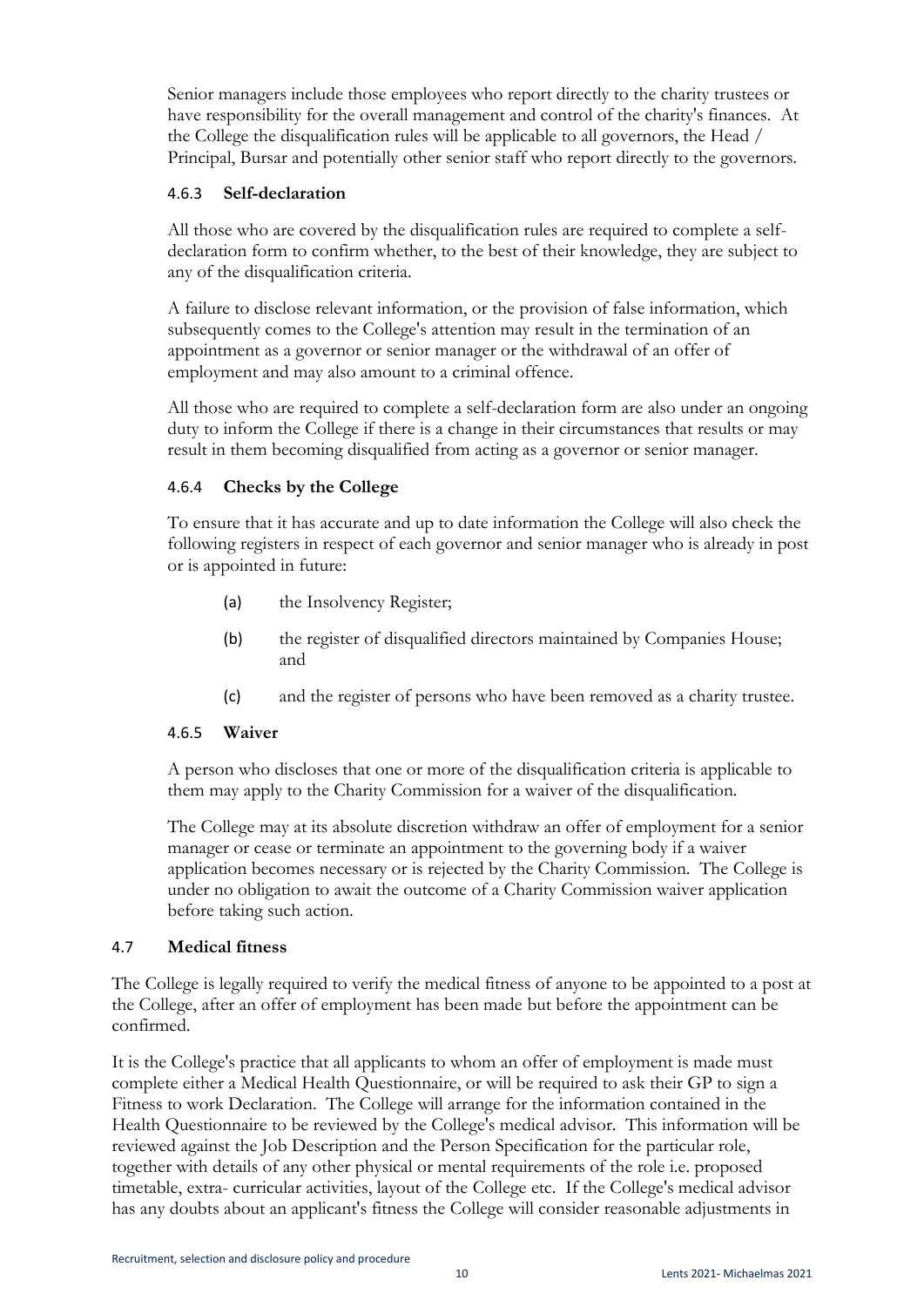consultation with the applicant. The College may also seek a further medical opinion from a specialist or request that the applicant undertakes a full medical assessment.

The College is aware of its duties under the Equality Act 2010. No job offer will be withdrawn without first consulting with the applicant, obtaining medical evidence, considering reasonable adjustments and suitable alternative employment.

# **5 Contractors and agency staff**

The College must complete the same checks for contractors (and their employees) undertaking regulated activity at the College as it does for its own employees. The College requires written confirmation from the contractor that it has completed these checks on all of those individuals whom it intends will work at the College before any such individual can commence work at the College.

Agencies who supply staff to the College must also complete the pre-employment checks which the College would otherwise complete for its staff. Again, the College requires confirmation that these checks have been completed before an individual can commence work at the College.

The College will independently verify the identity of individuals supplied by contractors or an agency in accordance with section 4.1 above and requires the provision of the DBS disclosure certificate before those individuals can commence work at the College.

# **6 Volunteers**

The College will request an enhanced DBS disclosure and Children's Barred List information on all volunteers undertaking regulated activity with pupils at or on behalf of the College (the definition of regulated activity set out in section 4.3.2 above will be applied to all volunteers).

The College will request an enhanced DBS disclosure without Children's Barred List information on all volunteers who do not undertake regulated activity. This is likely to be because their volunteering duties are subject to regular, day to day supervision by a fully checked member of staff or by a volunteer who the College has deemed appropriate to supervise and ensure the safety of those pupils in their care.

Under no circumstances will the College permit an unchecked volunteer to have unsupervised contact with pupils.

It is the College's policy that a new DBS certificate is required for volunteers who will engage in regulated activity but who have not been involved in any activities with the College for three consecutive months or more. Those volunteers who are likely to be involved in activities with the College on a regular basis may be required to sign up to the DBS update service as this permits the College to obtain up to date criminal records information without delay prior to each new activity in which a volunteer participates.

In addition the College will seek to obtain such further suitability information about a volunteer as it considers appropriate in the circumstances. This may include (but is not limited to the following):

- formal or informal information provided by staff, parents and other volunteers
- character references from the volunteer's place of work or any other relevant source; and
- an informal safer recruitment interview.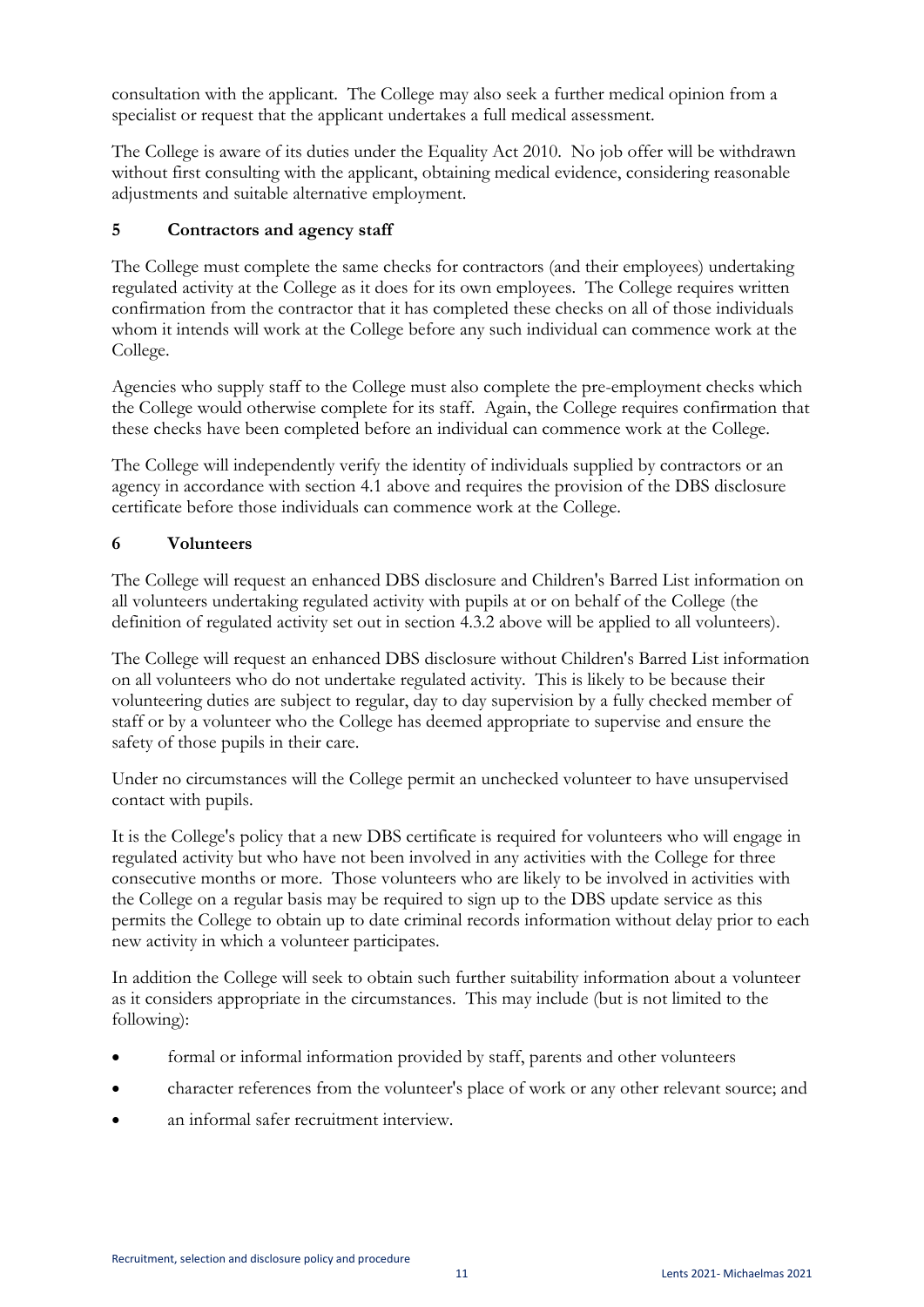# **7 Visiting speakers and the Prevent Duty**

The Prevent Duty Guidance requires the College to have clear protocols for ensuring that any visiting speakers, whether invited by staff or by pupils, are suitable and appropriately supervised.

The College is not permitted to obtain a DBS disclosure or Children's Barred List information on any visiting speaker who does not engage in regulated activity at the College or perform any other regular duties for or on behalf of the College.

All visiting speakers will be subject to the College's Visitng Speaker Protocol. This will include signing in and out at Reception, the wearing of a visitors badge at all times and being escorted by a fully vetted member of staff between appointments.

The College will also obtain such formal or informal background information about a visiting speaker as is reasonable in the circumstances to decide whether to invite and / or permit a speaker to attend the College. In doing so the College will always have regard to the Visitng Speaker Protocol, the Prevent Duty Guidance and the definition of "extremism" set out in KCSIE which states:

"*"Extremism" is vocal or active opposition to fundamental British values, including democracy, the rule of law, individual liberty and mutual respect and tolerance of different faiths and beliefs. We also include in our definition of extremism calls for the death of members of our armed forces, whether in this country or overseas. Terrorist groups very often draw on extremist ideas developed by extremist organisations.*"

In fulfilling its Prevent Duty obligations the College does not discriminate on the grounds of race, colour, nationality, ethnic or national origin, religion or religious belief, sex or sexual orientation, marital or civil partner status, disability or age.

### **8 Policy on recruitment of ex-offenders**

# **8.1 Background**

The College will not unfairly discriminate against any applicant for employment on the basis of conviction or other details disclosed. The College makes appointment decisions on the basis of merit and ability. If an applicant has a criminal record this will not automatically bar them from employment with the College. Each case will be decided on its merits in accordance with the objective assessment criteria set out in paragraph 8.2 below.

All positions within the College are exempt from the provisions of the Rehabilitation of Offenders Act 1974. All applicants must therefore declare all previous convictions and cautions, including those which would normally be considered "spent" except those received for an offence committed in the United Kingdom if it has been filtered in accordance with the DBS filtering rules (see section 4.3.1 above).

A failure to disclose a previous conviction (which should be declared) may lead to an application being rejected or, if the failure to disclose is discovered after employment has started, may lead to summary dismissal on the grounds of gross misconduct. A failure to disclose a previous conviction may also amount to a criminal offence.

It is unlawful for the College to employ anyone who is barred from working with children. It is a criminal offence for any person who is barred from working with children to apply for a position at the College. The College will make a report to the police and/or the DBS if:

- it receives an application from a barred person
- it is provided with false information in, or in support of an applicant's application; or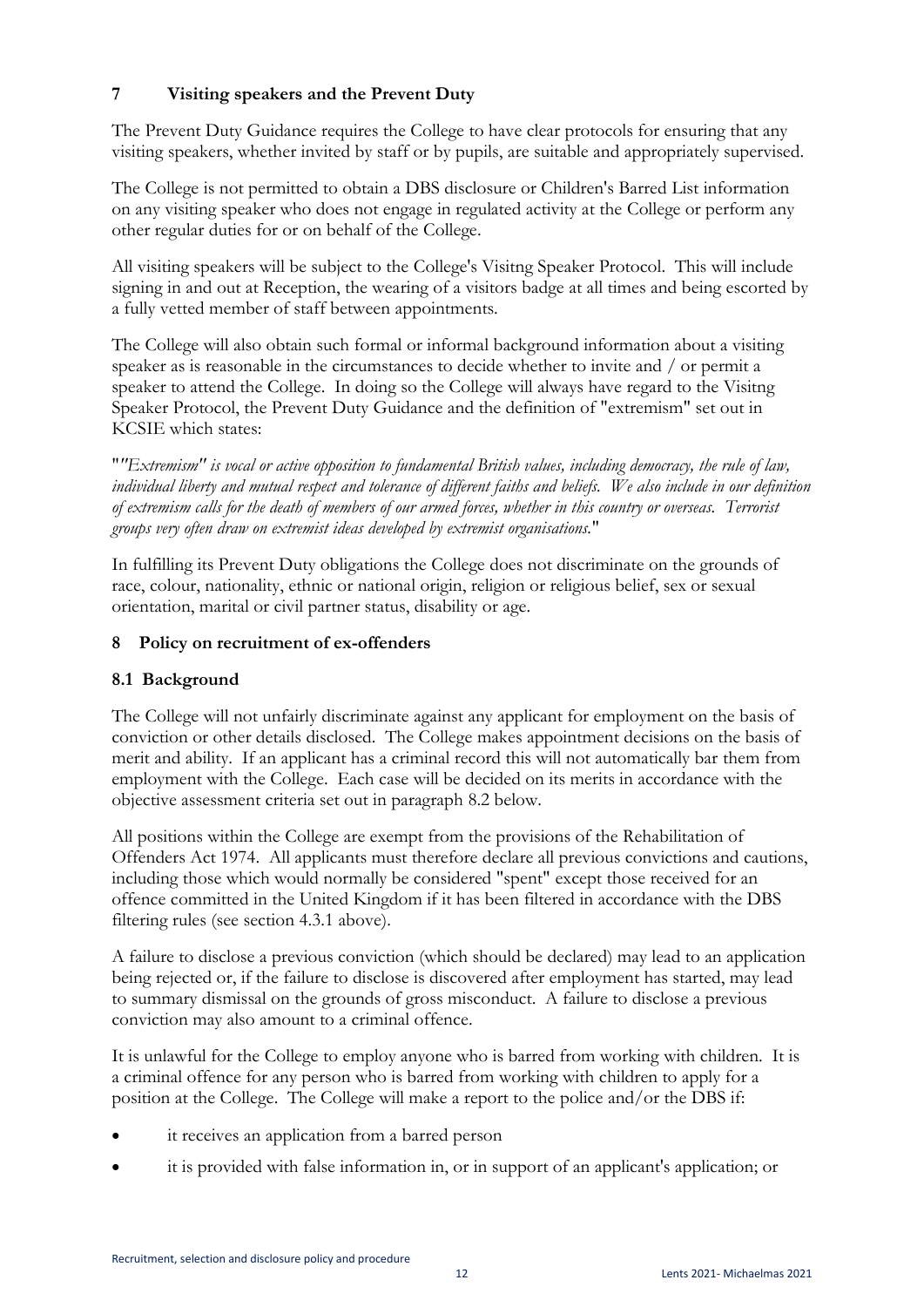it has serious concerns about an applicant's suitability to work with children.

# **8.2 Assessment criteria**

In the event that relevant information (whether in relation to previous convictions or otherwise) is volunteered by an applicant during the recruitment process or obtained through a disclosure check, the College will consider the following factors before reaching a recruitment decision:

- whether the conviction or other matter revealed is relevant to the position in question
- the seriousness of any offence or other matter revealed
- the length of time since the offence or other matter occurred
- whether the applicant has a pattern of offending behaviour or other relevant matters
- whether the applicant's circumstances have changed since the offending behaviour or other relevant matters; and
- the circumstances surrounding the offence and the explanation(s) offered by the applicant.

If the post involves regular contact with children, it is the College's normal policy to consider it a high risk to employ anyone who has been convicted at any time of any the following offences:

- murder, manslaughter, rape, other serious sexual offences, grievous bodily harm or other serious acts of violence; or
- serious class A drug related offences, robbery, burglary, theft, deception or fraud.

If the post involves access to money or budget responsibility, it is the College's normal policy to consider it a high risk to employ anyone who has been convicted at any time of robbery, burglary, theft, deception or fraud.

If the post involves some driving responsibilities, it is the College's normal policy to consider it a high risk to employ anyone who has been convicted of drink driving within the last ten years.

# **8.3 Assessment procedure**

In the event that relevant information (whether in relation to previous convictions or otherwise) is volunteered by an applicant during the recruitment process or obtained through a disclosure check, the College will carry out a risk assessment by reference to the criteria set out above.

If an applicant wishes to dispute any information contained in a disclosure, they may do so by contacting the DBS. In cases where the applicant would otherwise be offered a position were it not for the disputed information, the College may, where practicable and at its discretion, defer a final decision about the appointment until the applicant has had a reasonable opportunity to challenge the disclosure information.

# **8.4 Retention and security of disclosure information**

The College's policy is to observe the guidance issued or supported by the DBS on the use of disclosure information.

# **9 Whistleblowing**

All staff are trained so that they understand they are expected and encouraged to raise concerns they have, whether related to the safeguarding and welfare of pupils, the conduct of staff or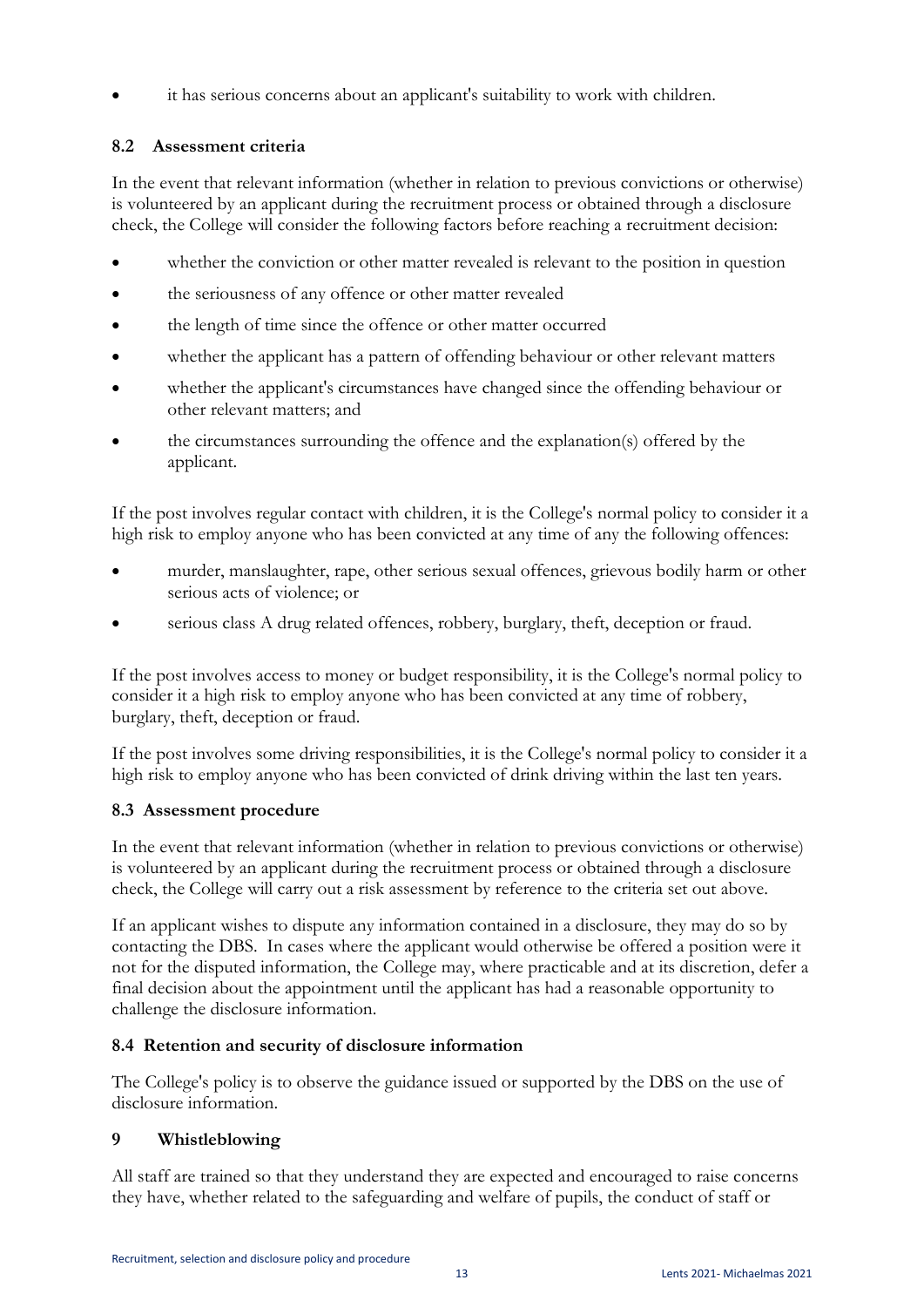other matters, during the course of their employment in accordance with the College's polices (including the Whistleblowing policy, the Safeguarding policy and the Staff Code of Conduct). Safeguarding children is at the centre of the College's culture and is accordingly considered formally during staff performance reviews.

### **10 Referrals to the DBS and Teaching Regulation Agency**

This policy is primarily concerned with the promotion of safer recruitment and details the preemployment checks that will be undertaken prior to employment being confirmed. Whilst these are pre-employment checks the College also has a legal duty to make a referral to the DBS in circumstances where an individual:

- has applied for a position at the College despite being barred from working with children; or
- has been removed by the College from working in regulated activity (whether paid or unpaid), or has resigned prior to being removed, because they have harmed, or pose a risk of harm to, a child.

If the individual referred to the DBS is a teacher, the College may also decide to make a referral to the Teaching Regulation Agency.

### **11 Queries**

If an applicant has any queries on how to complete the application form or any other matter he/ she should contact the HR Department.

Author: Director of HR Review Date: Lent 2021

Next Review: Michaelmas 2021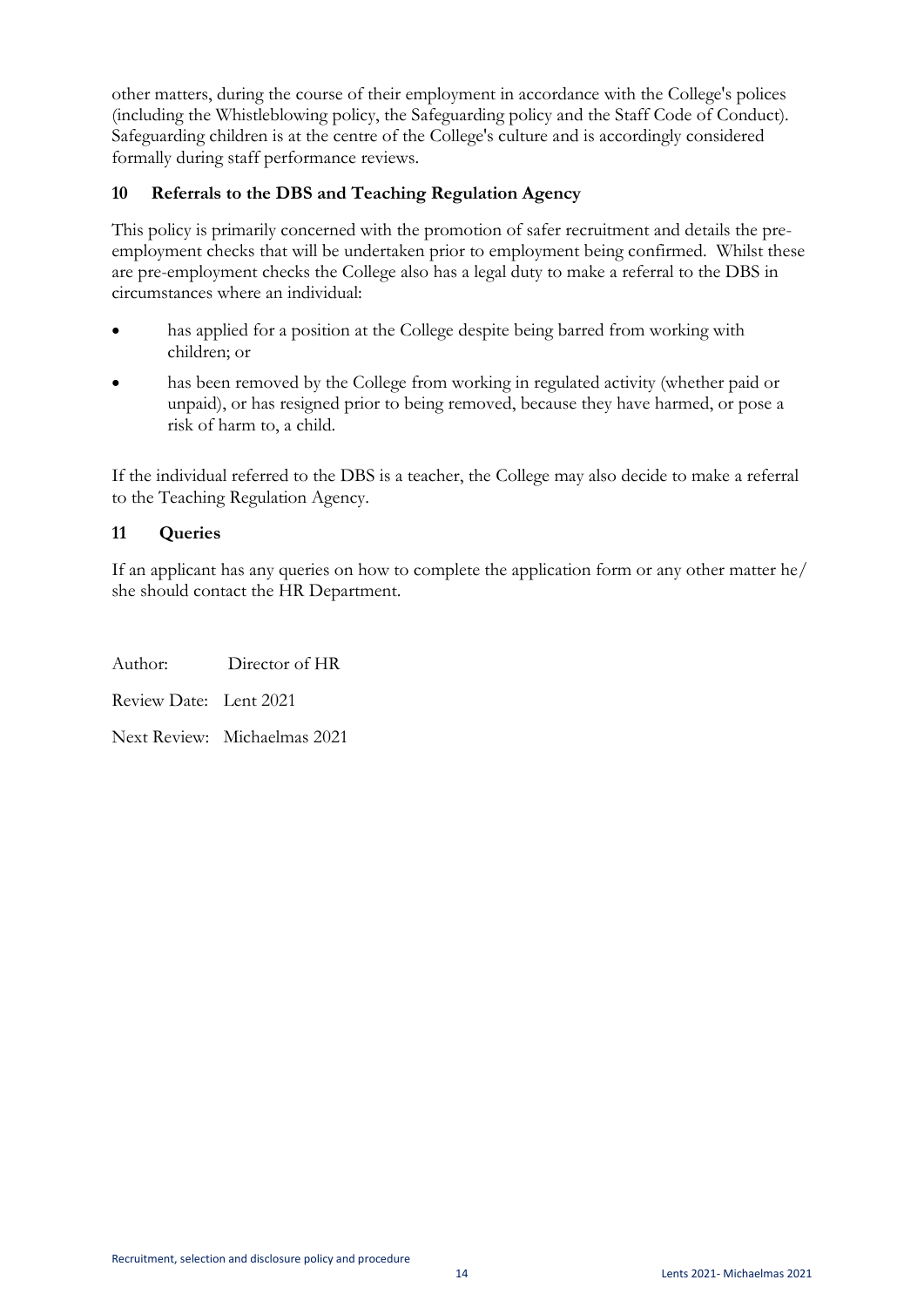#### **Appendix 1 List of valid identity documents**

#### **Group 1: primary identity documents**

- current valid passport
- biometric residence permit (UK)
- current driving licence (photocard full or provisional (UK / Isle of Man / Channel Islands and EEA)
- birth certificate issued within 12 months of birth (UK, Isle of Man and Channel Islands including those issued by UK authorities overseas, such as Embassies, High Commissions and HM Forces)
- adoption certificate (UK and Channel Islands)

#### **Group 2a: trusted government documents**

- current driving licence (photocard full or provisional (all countries outside the EEA excluding Isle of Man and Channel Islands)
- current driving licence (paper version; UK / Isle of Man / Channel Islands and EEA; full or provisional)
- birth certificate issued after time of birth (UK, Isle of Man and Channel Islands)
- marriage / civil partnership certificate (UK and Channel Islands)
- immigration document, visa or work permit (issued by a country outside the EEA. Valid only for roles whereby the applicant is living and working outside of the UK. Visa / permit must relate to the non EEA country in which the role is based)
- HM Forces ID card (UK)
- fire arms licence (UK, Channel Islands and Isle of Man)

All driving licences must be valid.